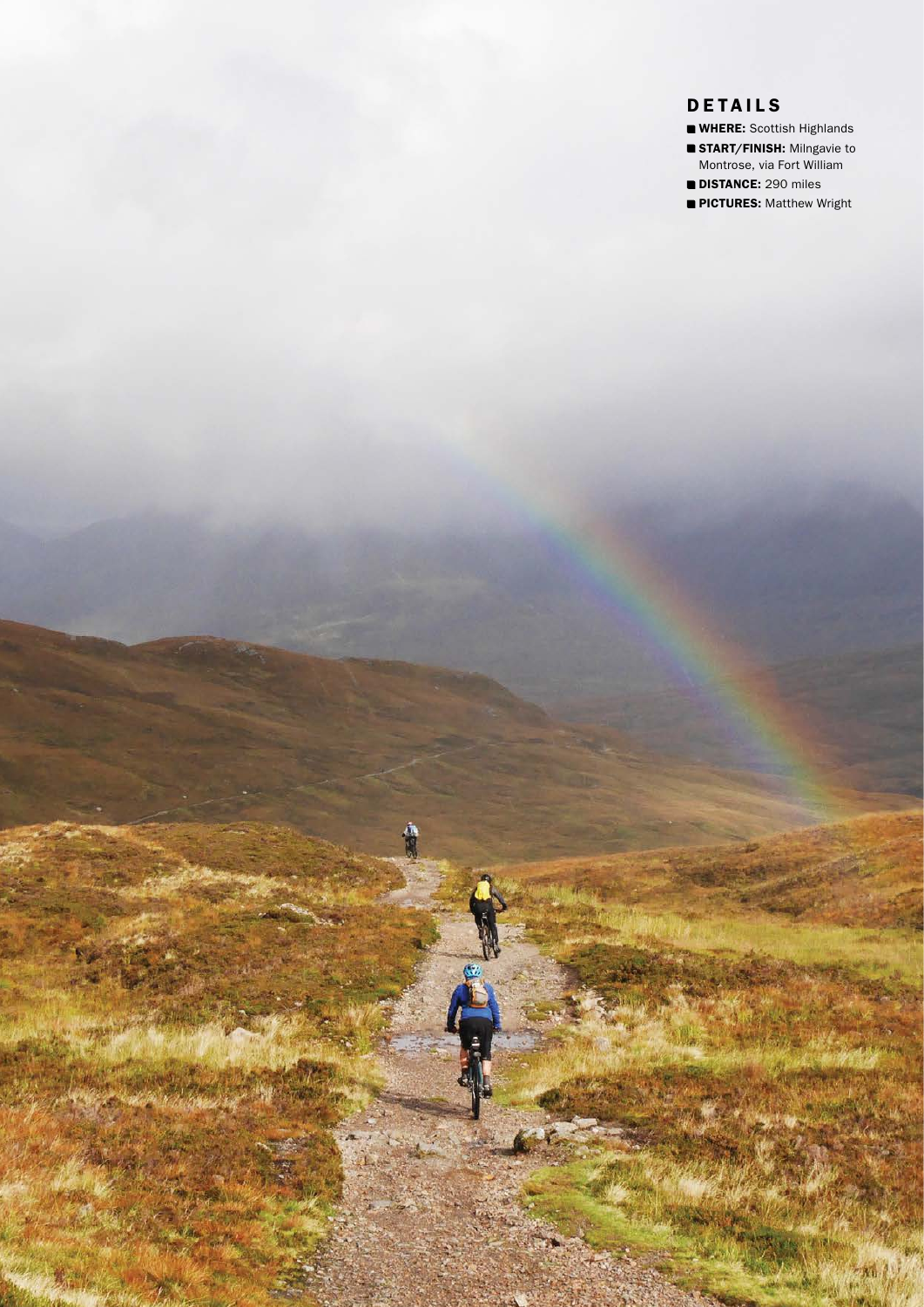# HIGHLAND **CROSSING Great rides**

The West Highland Way is a classic mountain bike route. Matthew Wright rode it, plus an off-road coast-to-coast, with CTC Cycling Holidays



It was a motley crew that gathered at the Premier Inn in Milngavie, ten miles north of Glasgow, where the route begins. (The pronunciation of 'Milngavie' – the 'n' and the 'v' are silent – immediately betrayed the southerners, though the ticket assistant at Glasgow station did his best not to laugh.)

Most of us had ridden together on Paul Rogers' Sarn Helen tour, off-road from the top to the bottom of Wales, two years previously, a trip that already seemed to us impressively epic.

Like the reunion of Butch Cassidy's gang,

we were now back together for Paul Rogers' next mission. Paul Whitaker, now 75, had been the senior rider in Sarn Helen. Now sporting a grizzly grey beard, he was even more like the Ancient Mariner on a land adventure. Impeccably sure-footed downhill, he was steady but unstoppable up the other side. His veteran Santa Cruz seemed unbreakable. And despite all of this, he was always the last to leave the pub the night before.

#### WHAT BIKE FOR…

We had three policemen on the team, so we never had any trouble staying on the straight and narrow in the hills. One of our officers, Phil Nelson, had disappointed us all by retiring the vintage Marin he'd been riding for nearly 20 years. With its rubber suspension and V-brakes, no one had expected it to last the Welsh tour. It had now had enough of being laughed at and was enjoying a much-deserved retirement in the shed. Unfortunately, Phil himself, after riding expertly on his new bike for four days, picked up a chest infection and had to join the support vehicle for the second half of the trip.

Adrian, from Cardiff, was acknowledged as our fastest, most technically capable

# THE MASS PURCHASE OF FULL-SUSPENSION BIKES WAS THE MOST NOTICEABLE CHANGE SINCE OUR WELSH TOUR



Local lad Keith Adams was the only hardtail<br>rider in the group

### **Do it yourself**

## **RIDE THE ROUTE**

We used the Harvey's Guide to the West Highland Way; there are many others. Navigation on both sections is mostly straightforward (WHW is well signposted, and for much of C2C there was just one track over the hill), but for most of the C2C, we saw no one else, so you must be self-sufficient. Beware the stone drainage channels!

We mostly used fullsuspension mountain bikes. A fat bike would also work well on this terrain, as traction was often hard to come by. There are stations in both Milngavie and Montrose, within a short ride of the start and finish. Given the logistical complexity, this is probably a one-off as a CTC Cycling Holidays tour.

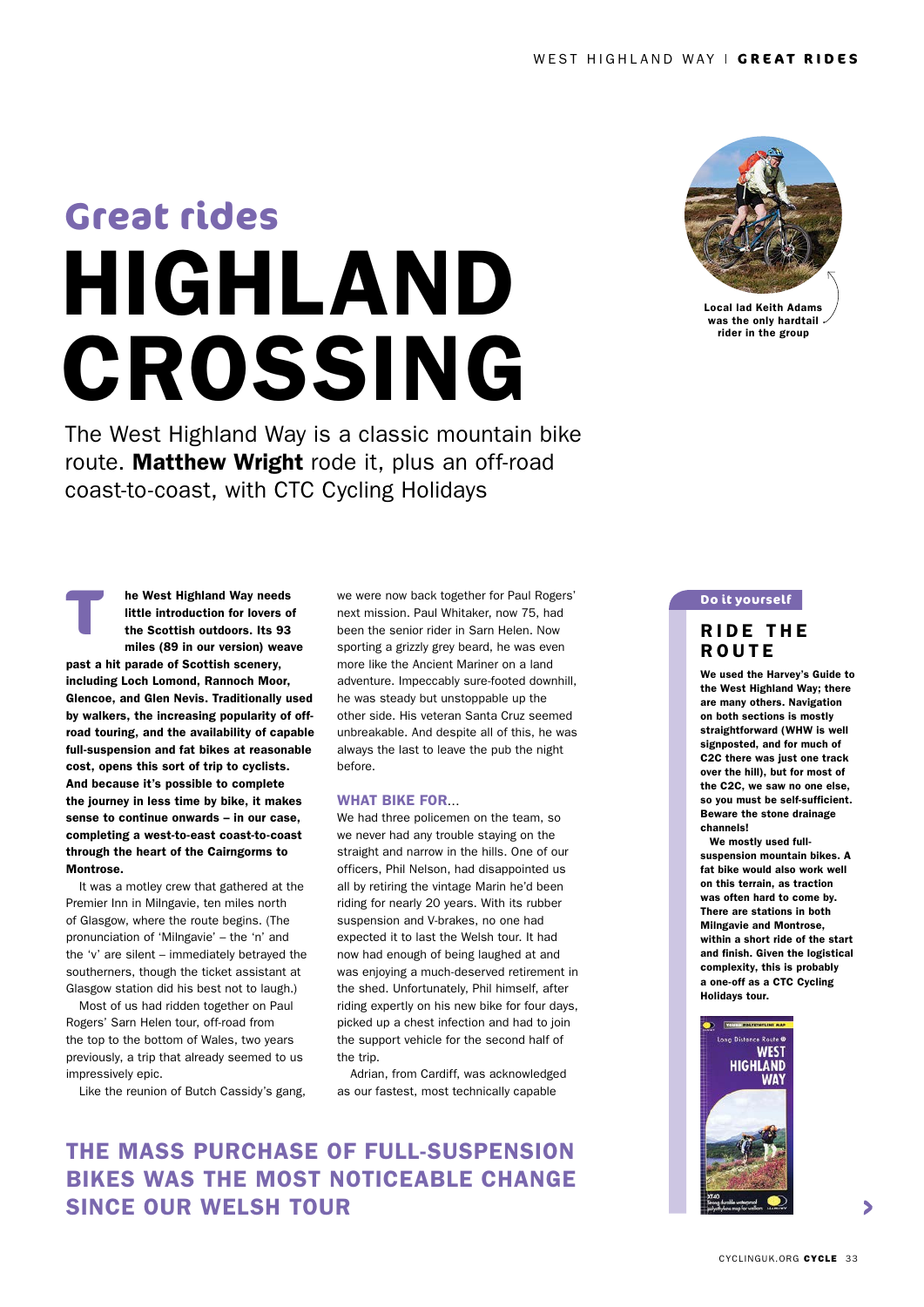## **Fact file**

## THE WEST HIGHLAND WAY & MORE

DISTANCE: 89 miles Milngavie to Fort William; 201 miles Fort William to Montrose; daily 23-45 miles.

ROUTE: WHW – Milngavie to Fort William, with part of eastern bank of Loch Lomond omitted. C2C – Fort William to Montrose through Cairngorm National Park via Fort Augustus, Kinguisse, Tomintoul, Ballater, Edzell, Montrose.

CONDITIONS: Very changeable - we had a bit of everything, though at least the midges were gone by late September. Be prepared for whole days of rain, and sun, and strong wind, or all of these simultaneously. The route was mostly jeep tracks or singletrack (some steep and technical - walking necessary) with tarmac to join the dots.

ACCOMMODATION: Hotels, inns and B&Bs. Book well ahead on the West Highland Way.

EQUIPMENT: Most of us rode fullsuspension mountain bikes, ranging from 160mm enduro monsters to XC whippets. We carried daypacks. Bikepacking luggage would also be an option.

I'M GLAD I HAD: Tried and tested clothing – Mt Keen is no place to discover your new shoes rub, or your new bib is uncomfortable. Spare brake pads; wet, gritty conditions shred them.

NEXT TIME I WOULD: Carry a camera in a chest bag for access; you never know when the scenery will astonish.

FURTHER INFO: [west-highland-way.](http://www.west-highland-way.co.uk/) [co.uk](http://www.west-highland-way.co.uk/)





Keen through Glen Mark

lacktriangler. Honed by the warren of singletrack in the hills above Cardiff, when the trail turned sharply downhill he would leave us in the dust. I was thrilled to discover that having recently graduated to a 160mm, full-suspension Cotic Rocket (from a 26in steel tourer with a short front suspension fork), I could now nearly keep up with Adrian. Together, we were definitely the best at getting punctures, using too-soft tyres for the many razor-edged granite drainage channels on the local trails.

In fact, the mass purchase of full-sus' bikes was the most noticeable change since our Welsh tour. This time, everyone bar the ultra-tough local boy, Keith Adams, had a cushioned back end. Most days included some technical (in a few cases precipitous) sections when that capacity to drop off or roll over obstacles was very useful. Even apparently simple paths usually had steps, ditches or other cycling challenges. It was, after all, originally designed for walkers.

#### TRAIL ETIQUETTE

The Way both starts and ends on shopping streets, with little indication of the adventure ahead. So we set off pushing our bikes

through Milngavie's pedestrianised precinct, looking a bit over-prepared for a trip to Tesco. The route attracts about 80,000 visitors a year, and we didn't get a second glance from the local shoppers. Then, within a few miles of the supermarkets, we had escaped into the rugged valley between the Kilpatrick and Strathblane Hills.

We soon had a rude awakening about the demands of the tour with the ascent of Conic Hill, which rears up brutally near the southeastern shore of Loch Lomond. Though the ascent itself is cyclable by the super-fit, there are numerous stone drainage channels to be hopped over, and the top half is freakishly difficult. For serious mountain bikers, much of the descent is also rideable, though it was one of three or four steep, technical descents that demanded fine balance and bike control. A couple of them, Conic Hill and the Devil's Staircase, offered a sheer drop if you got it wrong.

The other consideration, at this point, was the fact that the West Highland Way – though enjoying shared access – is still primarily a walking route. Conic Hill is a popular section, and walkers were unsurprisingly alarmed to see platoons of mountain bikers plummeting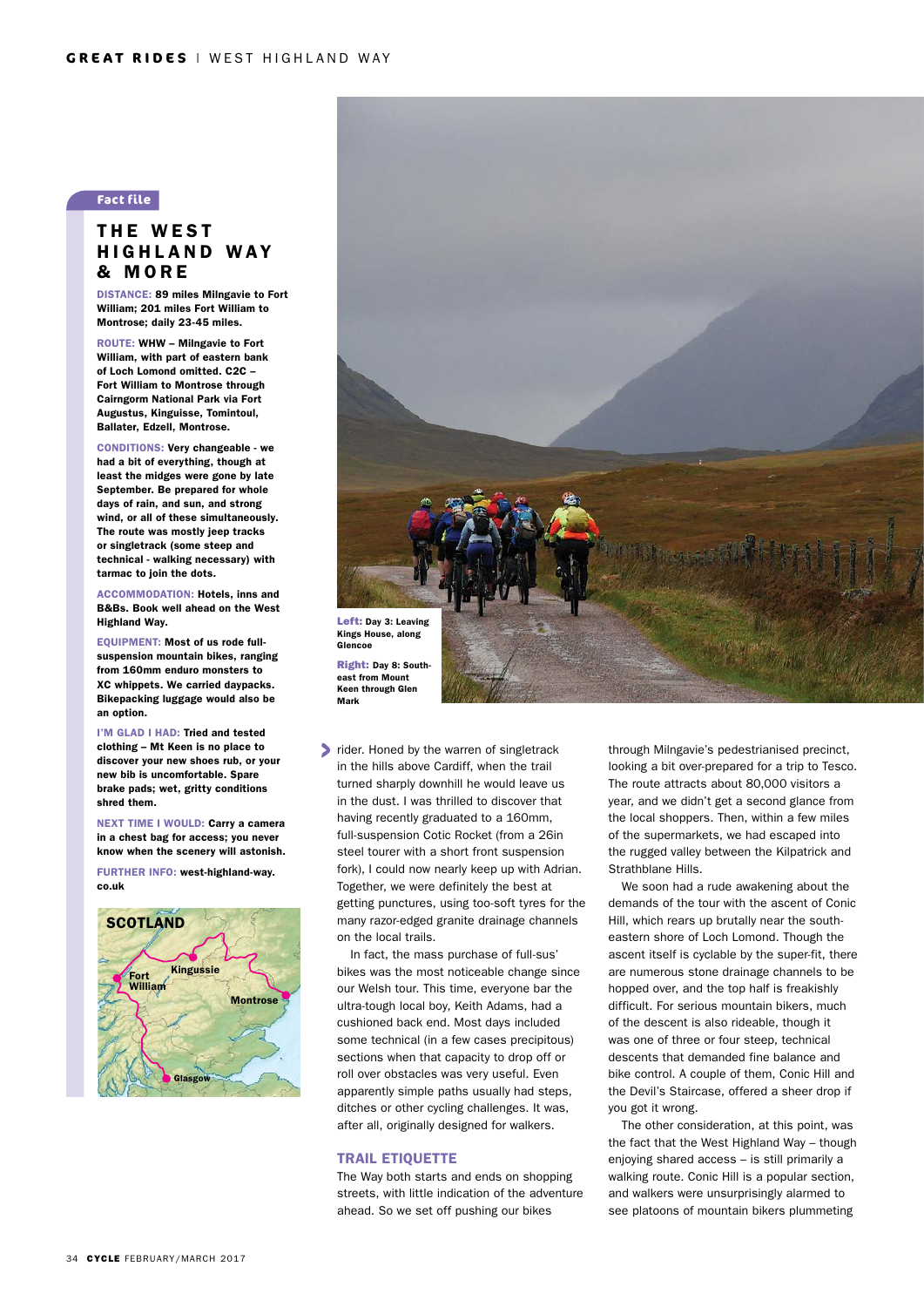towards them. On busy sections of trail, it tended to be better all round to walk the steepest bits. This needs to be remembered by anyone planning to ride the West Highland Way, although, with the most basic sense of consideration, shared-use worked perfectly.

## PUNCTURES AND PRECIPITATION

As the trail steepened at the foot of Conic Hill, we had our first puncture. Or rather, I did, trusting my new rear suspension a little too exuberantly to cope with the stone drainage slabs. That night, Paul Rogers handed round a pressure gauge and a stern look. Once pressures were safely into the 30s, most of us stopped puncturing, except for Adrian. After all, he could fix a flat and catch us up by the next summit. After Conic Hill, we had a picnic, provided almost every day by lunch angel, radio operator and support driver Maxine (see p81). Three or four members of our crack team had to sit out half a day or more in her van with various ailments, and for a group this size, motorised backup was essential.

Once we reached Rowardennan, halfway up the east bank of Loch Lomond, we took the ferry across to Tarbet on the west coast, even though the West Highland Way continues up the east bank. This is an essential detour for cyclists, even though it means missing some scenic (but completely unrideable) forest track in the shadow of Ben Lomond and replacing it with a tedious slog up the A82, especially unpleasant in the by now heavy rain, which continued, on and off, for 24 hours.

Next day, we set off in a persistent, driving wetness that saturated usually breathable fabrics and filled up waterproof socks so they bulged like water balloons. The cloud obscured the Grampians as we shadowed the main road to Bridge of Orchy, but the afternoon briefly cleared, so that as we skirted the Black Mount, the vast wilderness of Rannoch Moor opened up to the east as, for me, one of the views of the trip. The track around the moor was fast, jumpy and

## **OFF-ROAD TIPS ONLINE**

Get feedback from other Cycling UK members. Visit bit.ly/cyclingukoffroadforum

exhilarating. As we fixed another of Adrian's snakebite punctures at the top of the final descent to the Kings House at Glencoe, the

wind picked up, and the rain began again, stinging like grapeshot. At moments like this, the joy and wonder of being outside in a wild environment becomes overwhelming.

#### WILD SCOTLAND

The last 30 miles of the West Highland Way are joyful riding. The Devil's Staircase is a steep walk up, and a wonderful (though technical) blast down. A steep climb out of Kinlochleven is repaid with a glorious, technical fast track around Mamore Forest and a swooping trail through Nevis Forest, eventually leading down into Fort William.

Both ends of our coast-to-coast required a flat ride to where the off-road fun starts, in Fort Augustus (a beautiful town, home to

THE WEST HIGHLAND WAY IS PRIMARILY A WALKING ROUTE, BUT WITH CONSIDERATE RIDING SHARED-USE WORKS PERFECTLY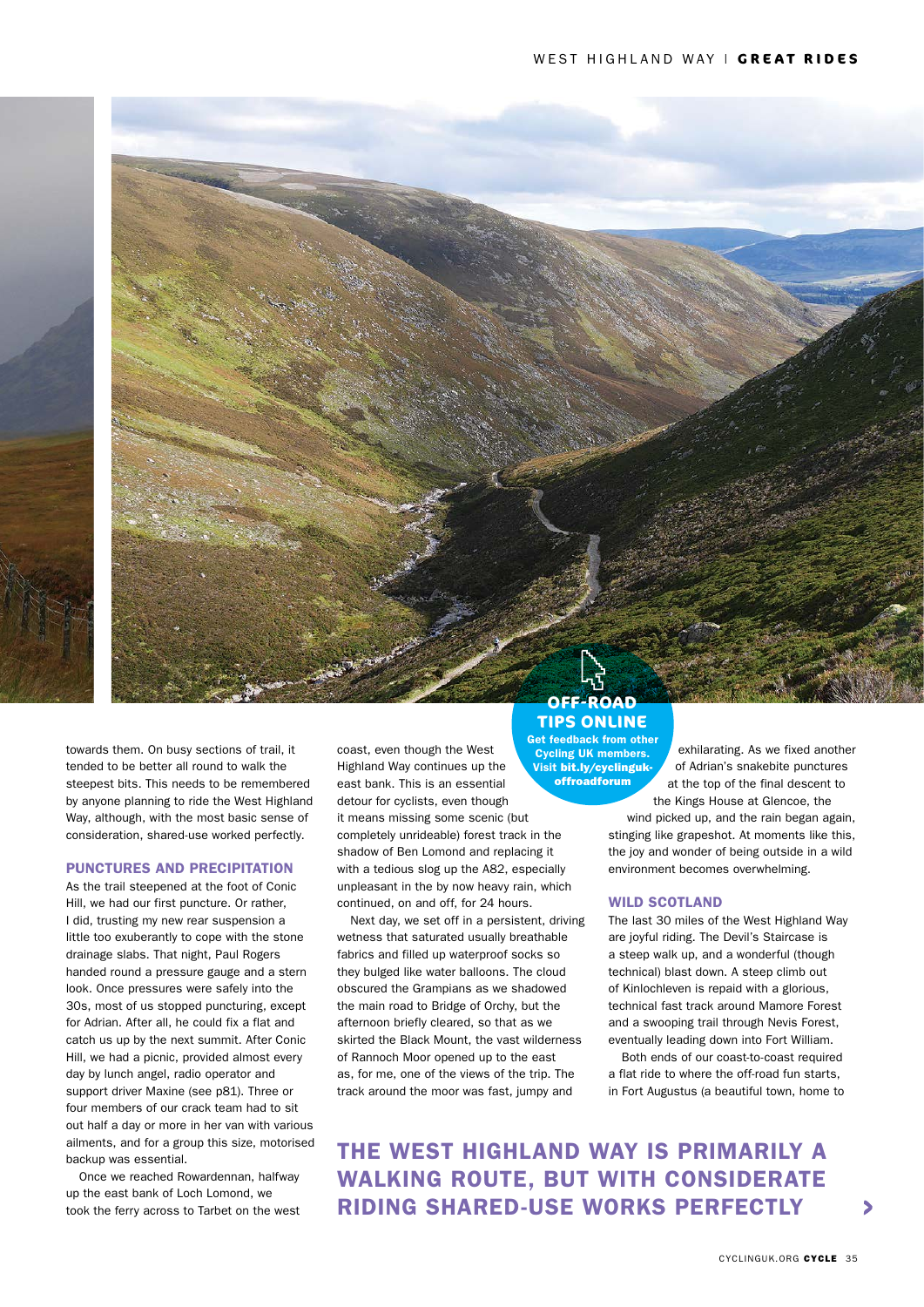

Above: Day 7: Cairngorms National Park

**This photo:** Day<br>5: Laggan Wolftrax<br>MTB trail centre

**Right:** Day 3:<br>Through Nevis<br>Forest towards Fort<br>William